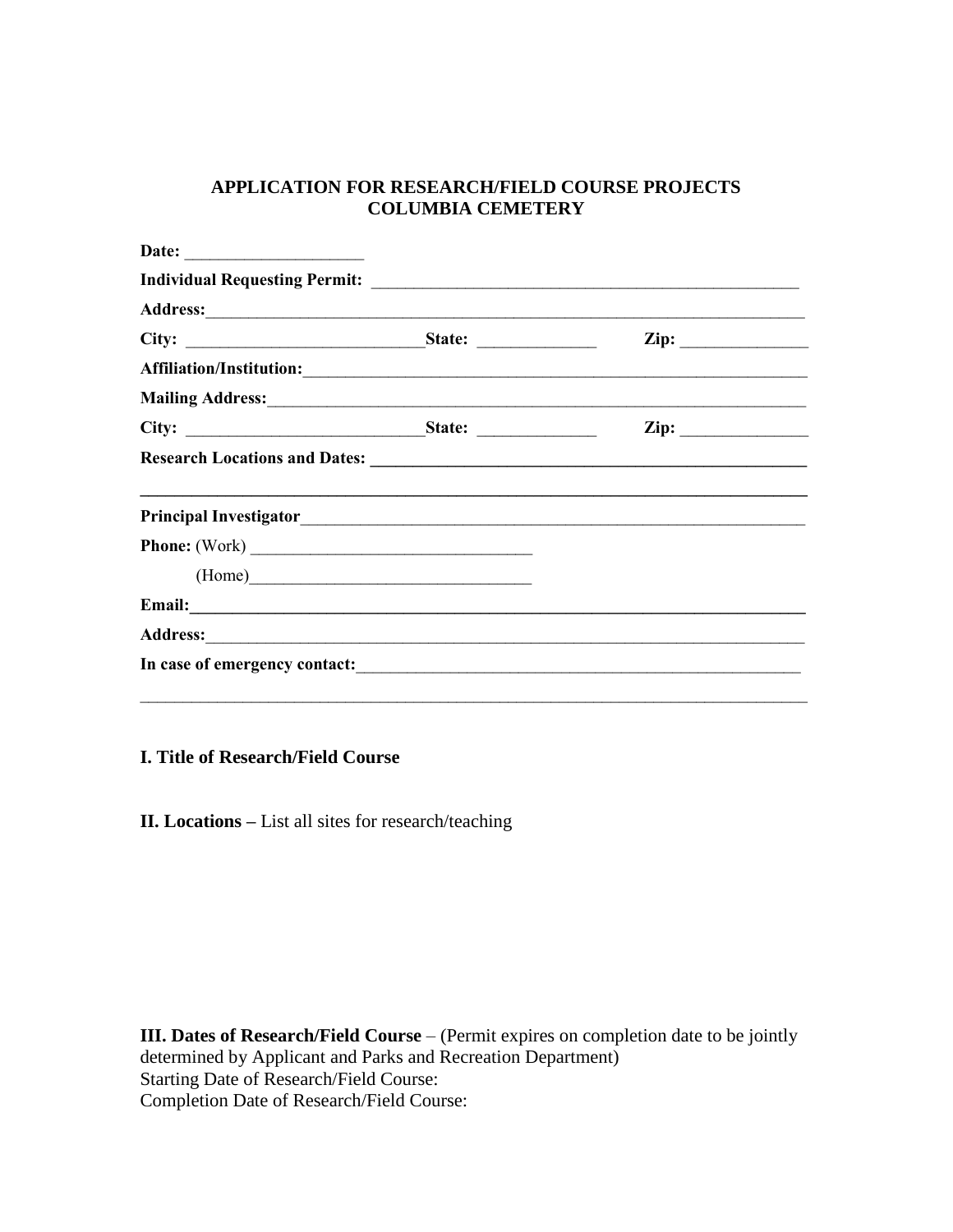**IV. Procedures & Materials** -- Be specific: provide methodology, equipment to be used, and expected frequency of site visits.

**V. Possible Resource Impacts** – Please consider carefully.

*A draft final report must be completed and submitted within 30 (thirty) days following the completion date of the project as listed on this application, and should contain the following information:*

- **Statement of objective**
- **Description of methodology**
- **Results and conclusions**

Signature Date (Failure to deliver report may jeopardize future study approval)

\_\_\_\_\_\_\_\_\_\_\_\_\_\_\_\_\_\_\_\_\_\_\_\_\_\_\_\_\_\_\_\_\_\_\_\_\_\_\_\_\_\_\_\_\_\_\_\_\_\_\_\_\_\_\_\_\_\_\_\_\_\_\_\_\_\_\_\_\_\_\_\_

## **Application:** Approved/Denied (circle one)

**\_**\_\_\_\_\_\_\_\_\_\_\_\_\_\_\_\_\_\_\_\_\_\_\_\_\_\_\_\_\_\_\_\_\_\_\_\_\_\_\_\_\_\_\_\_\_\_\_\_\_\_\_\_\_\_\_\_\_\_\_\_\_\_\_\_\_\_\_\_\_\_ **Printed Name(s) City of Boulder Parks & Recreation Dept. Review Staff** 

**\_\_\_\_\_\_\_\_\_\_\_\_\_\_\_\_\_\_\_\_\_\_\_\_\_\_\_\_\_\_\_\_\_\_\_\_\_\_\_\_\_\_\_\_\_\_\_\_\_\_\_\_\_\_\_\_\_\_\_\_\_\_\_\_\_\_\_\_\_\_\_\_ Signature(s) of City of Boulder Parks & Recreation Dept. Review Staff Date**